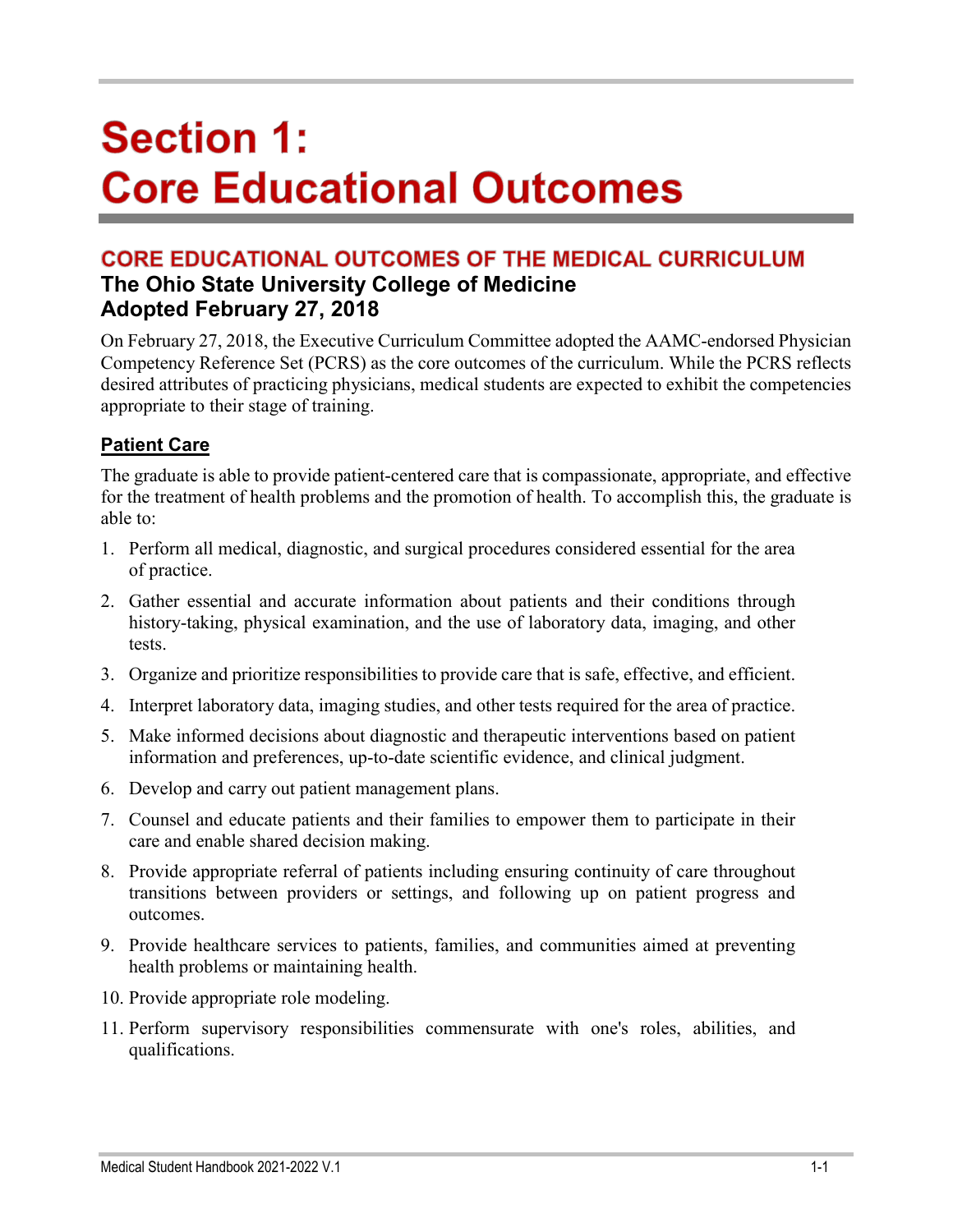#### **Knowledge for Practice**

The graduate is able to demonstrate knowledge of established and evolving biomedical, clinical, epidemiological and social-behavioral sciences, as well as the application of this knowledge to patient care. To accomplish this, the graduate is able to:

- 1. Demonstrate an investigatory and analytic approach to clinical situations.
- 2. Apply established and emerging bio-physical scientific principles fundamental to healthcare for patients and populations.
- 3. Apply established and emerging principles of clinical sciences to diagnostic and therapeutic decision-making, clinical problem-solving, and other aspects of evidencebased healthcare.
- 4. Apply principles of epidemiological sciences to the identification of health problems, risk factors, treatment strategies, resources, and disease prevention/health promotion efforts for patients and populations.
- 5. Apply principles of social-behavioral sciences to provision of patient care, including assessment of the impact of psychosocial and cultural influences on health, disease, careseeking, care compliance, and barriers to and attitudes toward care.
- 6. Contribute to the creation, dissemination, application, and translation of new healthcare knowledge and practices.

#### **Practice-Based Learning and Improvement**

The graduate is able to demonstrate the ability to investigate and evaluate one's care of patients, to appraise and assimilate scientific evidence, and to continuously improve patient care based on constant self-evaluation and life-long learning. To accomplish this, the graduate is able to:

- 1. Identify strengths, deficiencies, and limits in one's knowledge and expertise.
- 2. Set learning and improvement goals.
- 3. Identify and perform learning activities that address one's gaps in knowledge, skills, and/or attitudes.
- 4. Systematically analyze practice using quality improvement methods, and implement changes with the goal of practice improvement.
- 5. Incorporate feedback into daily practice.
- 6. Locate, appraise, and assimilate evidence from scientific studies related to patients' health problems.
- 7. Use information technology to optimize learning.
- 8. Participate in the education of patients, families, students, trainees, peers and other health professionals.
- 9. Obtain and utilize information about individual patients, populations of patients, or communities from which patients are drawn to improve care.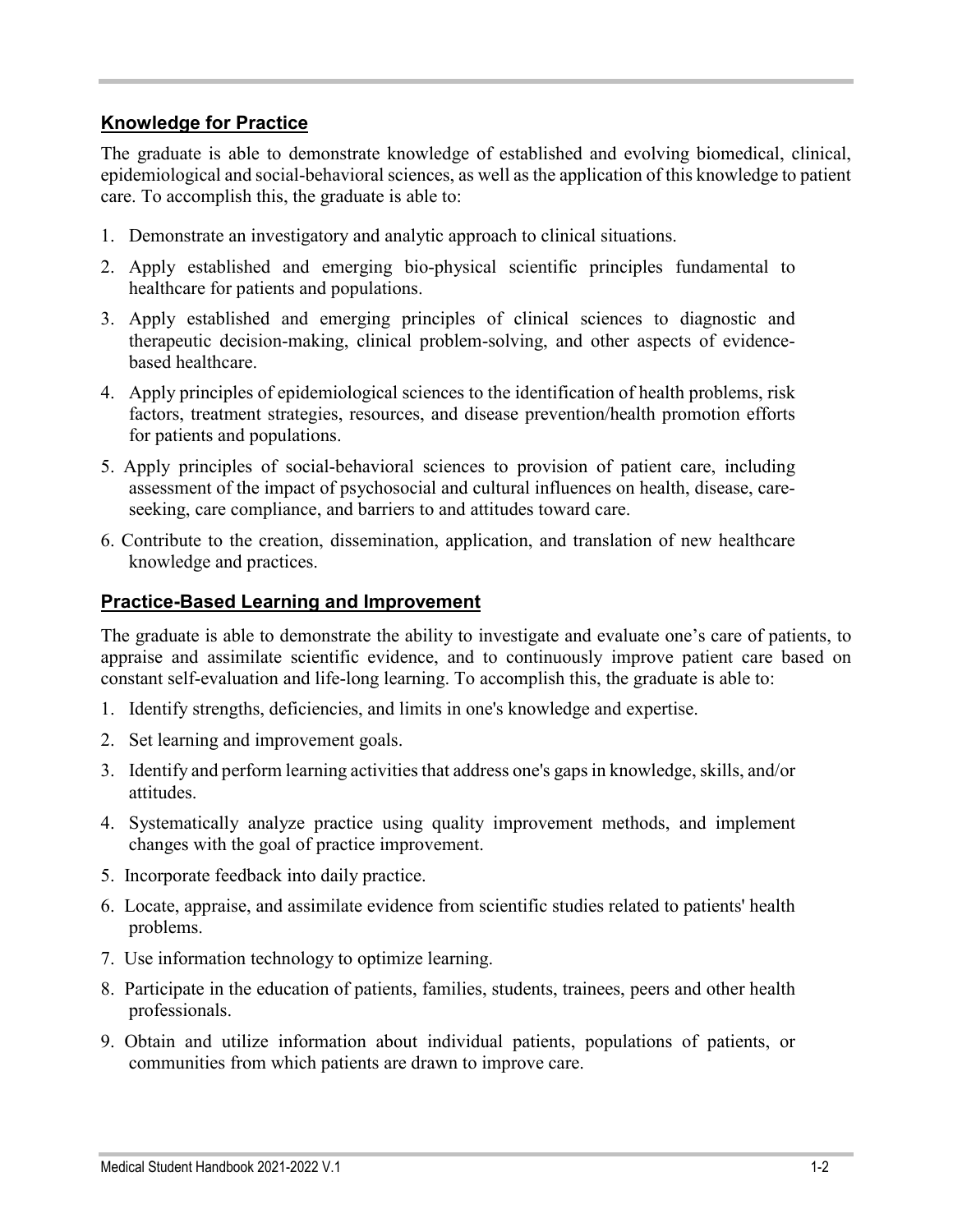10. Continually identify, analyze, and implement new knowledge, guidelines, standards, technologies, products, or services that have been demonstrated to improve outcomes.

#### **Interpersonal and Communication Skills**

The graduate is able to demonstrate interpersonal and communication skills that result in the effective exchange of information and collaboration with patients, their families, and health professionals. To accomplish this, the graduate is able to:

- 1. Communicate effectively with patients, families, and the public, as appropriate, across a broad range of socioeconomic and cultural backgrounds
- 2. Communicate effectively with colleagues within one's profession or specialty, other health professionals, and health related agencies.
- 3. Work effectively with others as a member or leader of a health care team or other professional group.
- 4. Act in a consultative role to other health professionals.
- 5. Maintain comprehensive, timely, and legible medical records.
- 6. Demonstrate sensitivity, honesty, and compassion in difficult conversations, including those about death, end of life, adverse events, bad news, disclosure of errors, and other sensitive topics.
- 7. Demonstrate insight and understanding about emotions and human responses to emotions that allow one to develop and manage interpersonal interactions.

### **Professionalism**

The graduate is able to demonstrate a commitment to carrying out professional responsibilities and an adherence to ethical principles. To accomplish this, the graduate is able to:

- 1. Demonstrate compassion, integrity, and respect for others.
- 2. Demonstrate responsiveness to patient needs that supersedes self-interest.
- 3. Demonstrate respect for patient privacy and autonomy.
- 4. Demonstrate accountability to patients, society, and the profession.
- 5. Demonstrate sensitivity and responsiveness to a diverse patient population, including but not limited to diversity in gender, age, culture, race, religion, disabilities, and sexual orientation.
- 6. Demonstrate a commitment to ethical principles pertaining to provision or withholding of care, confidentiality, informed consent, and business practices, including compliance with relevant laws, policies, and regulations.

### **Systems-Based Practice**

The graduate is able to demonstrate an awareness of and responsiveness to the larger context and system of healthcare, as well as the ability to call effectively on other resources in the system to provide optimal healthcare. To accomplish this, the graduate is able to: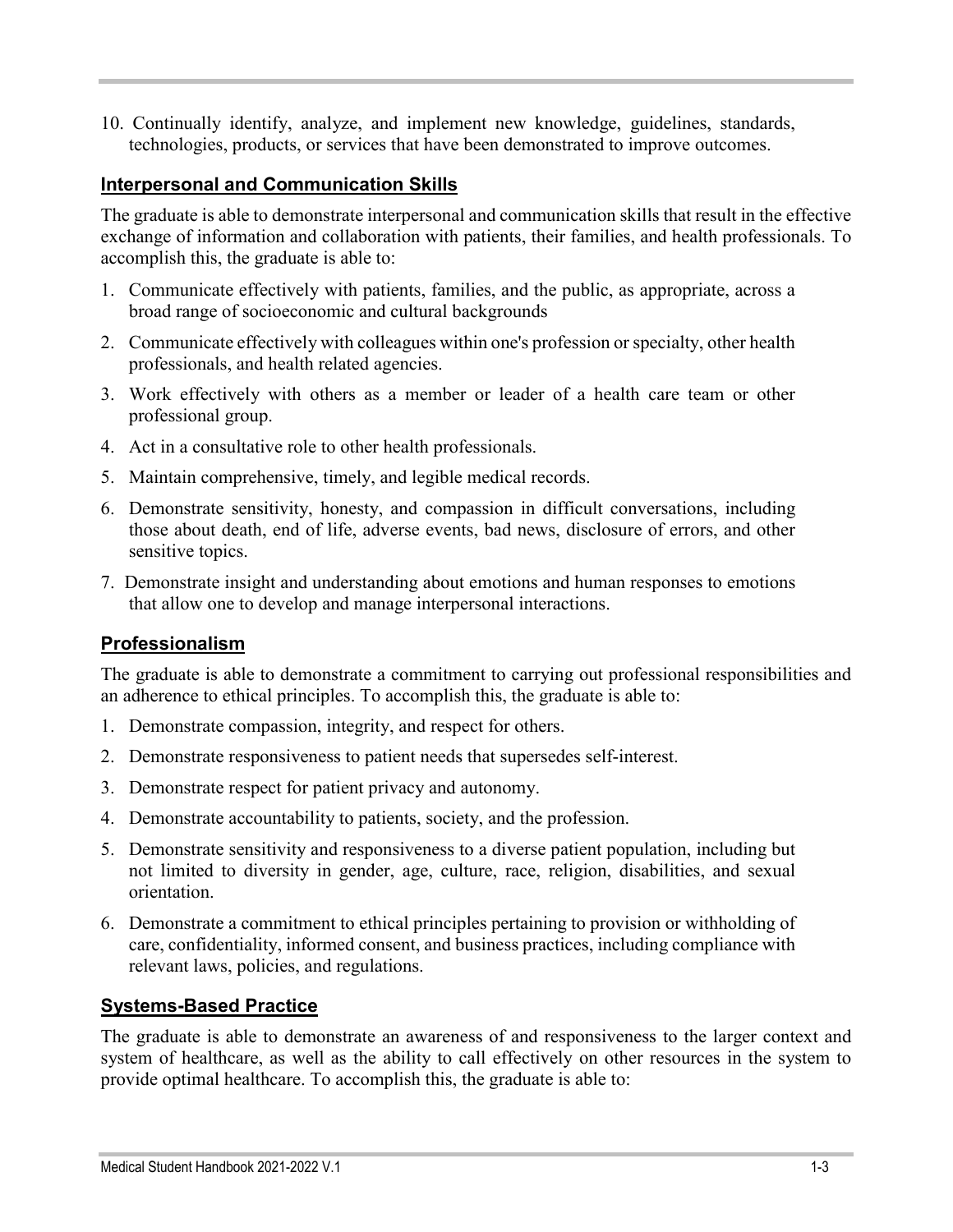- 1. Work effectively in various healthcare delivery settings and systems relevant to one's clinical specialty.
- 2. Coordinate patient care within the healthcare system relevant to one's clinical specialty.
- 3. Incorporate considerations of cost awareness and risk-benefit analysis in patient and/or population-based care.
- 4. Advocate for quality patient care and optimal patient care systems.
- 5. Participate in identifying system errors and implementing potential systems solutions.
- 6. Perform administrative and practice management responsibilities commensurate with one's role, abilities, and qualifications.

## **Inter-professional Collaboration**

The graduate is able to demonstrate the ability to engage in an inter-professional team in a manner that optimizes safe, effective patient- and population-centered care. To accomplish this, the graduate is able to:

- 1. Work with other health professionals to establish and maintain a climate of mutual respect, dignity, diversity, ethical integrity, and trust.
- 2. Use the knowledge of one's own role and the roles of other health professionals to appropriately assess and address the healthcare needs of the patients and populations served.
- 3. Communicate with other health professionals in a responsive and responsible manner that supports the maintenance of health and the treatment of disease in individual patients and populations.
- 4. Participate in different team roles to establish, develop, and continuously enhance interprofessional teams to provide patient- and population-centered care that is safe, timely, efficient, effective, and equitable.

## **Personal and Professional Development**

The graduate is able to demonstrate the qualities required to sustain lifelong personal and professional growth. To accomplish this, the graduate is able to

- 1. Develop the ability to use self-awareness of knowledge, skills, and emotional limitations to engage in appropriate help-seeking behaviors.
- 2. Demonstrate healthy coping mechanisms to respond to stress.
- 3. Manage conflict between personal and professional responsibilities.
- 4. Practice flexibility and maturity in adjusting to change with the capacity to alter one's behavior.
- 5. Demonstrate trustworthiness that makes colleagues feel secure when one is responsible for the care of patients.
- 6. Provide leadership skills that enhance team functioning, the learning environment, and/or the healthcare delivery system.